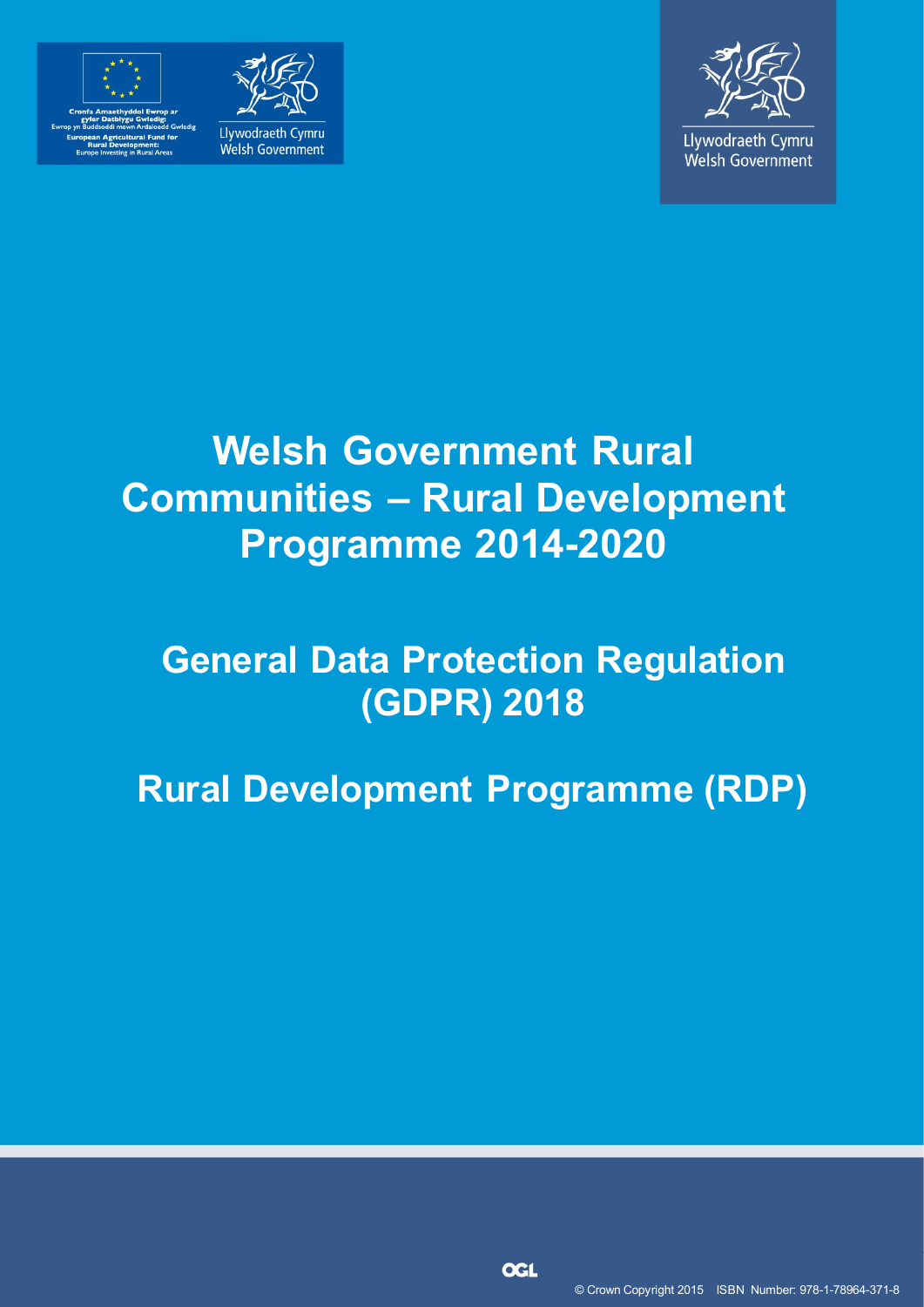**General Data Protection Regulation (GDPR) 2018 and the Rural Development Programme (RDP)**

**1. What is the GDPR?**

**The General Data Protection Regulation (GDPR) is a new, Europe-wide law that replaces the Data Protection Act 1998 in the UK. It is part of the wider package of reform to the data protection landscape that includes the Data Protection Bill. The EU's GDPR legislation aims to "harmonise" data privacy laws across Europe as well as give greater protection and rights to individuals.**

**The Information Commissioner has a range of guidance which explains the terms used in this guidance and gives more detailed advice on the GDPR.** <https://ico.org.uk/for-organisations/guide-to-the-general-data-protection-regulation-gdpr/>

**2. Who is this guidance for?**

**Beneficiaries i.e. anyone involved in implementing a RDP funded operation.**

**3. Who is the data controller and data processor?**

**For the data that the Welsh Government requires beneficiaries to collect (i.e. that set out in Section 4), the Welsh Government is the data controller. If you, as a LAG/beneficiary, collect any other personal data not required by the Welsh Government you would be the data controller for that data.**

**The Data Protection Officer for the Welsh Government can be contacted on**  [Data.ProtectionOfficer@gov.wales.](mailto:Data.ProtectionOfficer@gov.wales)

As a beneficiary, you would be the data processor for the data we require you to collect. Any third parties you or we share the personal data with would also be data processors.

#### **4. What data does this cover?**

**Monitoring Data** - This includes individual participant level data and Enterprise level data of individuals or businesses supported as part of the Rural Development Programme. For the remainder of the document, when we refer to 'participants' we mean participants or individuals supported under the Rural Development Programme and supported enterprises for whom we collect contact details for monitoring and evaluation purposes.

#### **5. What does Welsh Government use the data for?**

**The Welsh Government uses the monitoring data (including the individual participant records) to monitor and evaluate the Rural Development Programme in Wales as laid out in the Evaluation Plan. For example, the Welsh Government will commission surveys of participants supported under the Rural Development Programme.** We may also link participant records to other information about them held by the Welsh Government and UK Government departments – for more information, see Section 6, below. You may also use the data for scheme level evaluations or the evaluation of your LAG.

The Welsh Government uses the eligibility information to verify the eligibility of participants.

#### **6. Who will we share the data with?**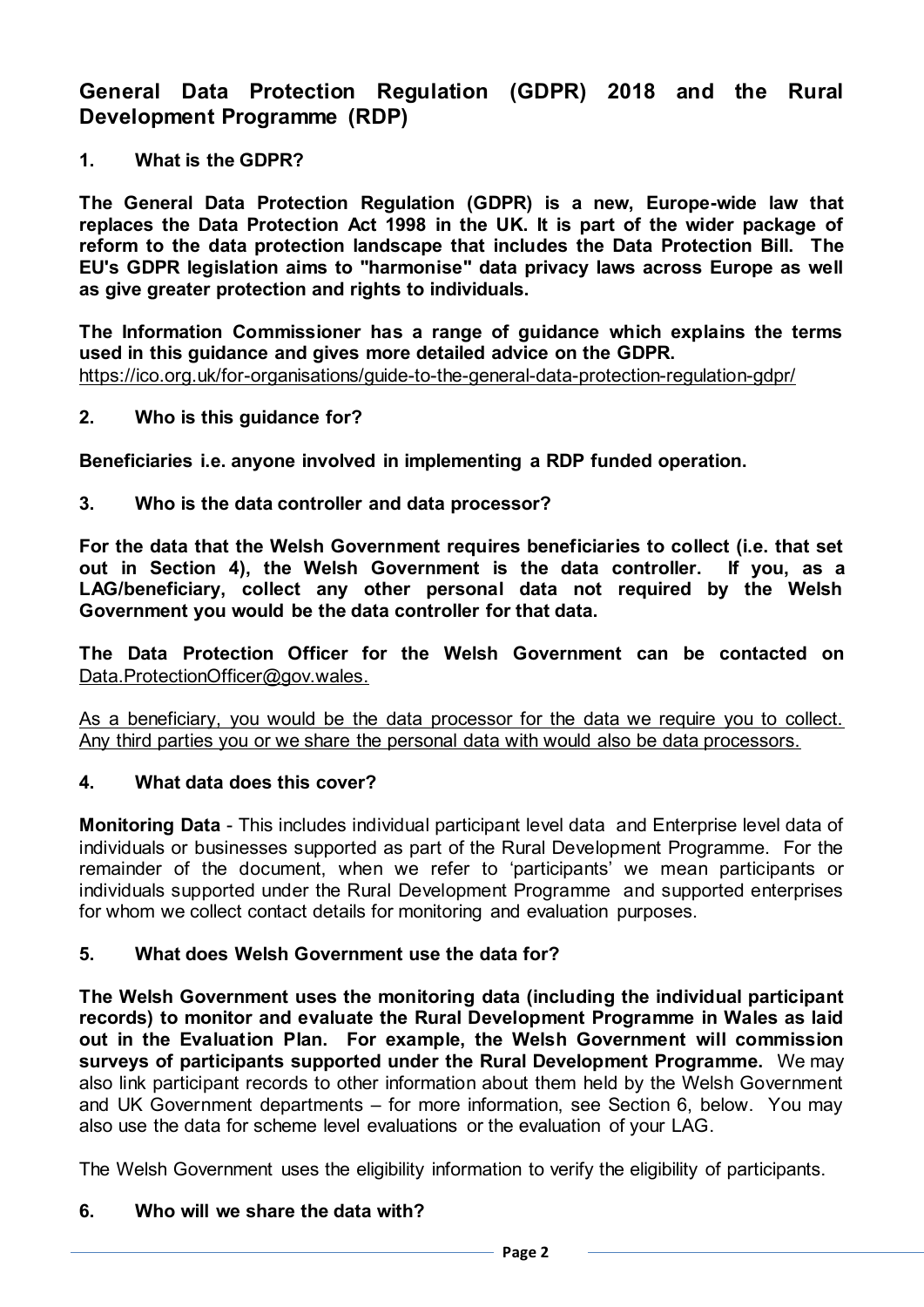We will share the monitoring data (including the individual participant records) with research organisations interviewing participants. To help us understand the effectiveness of the programmes we may share the contact details of participants with research organisations so that they can talk to them about their experiences. Not everyone who takes part in the programmes will be contacted. If a participant is contacted by researchers, the purpose of the research will be explained to the individual and they will be given the option not to take part in the research. The research organisations will delete the participants' contact details once the research is complete.

To support the research we may link participant records from the monitoring data to other information about them held by the Welsh Government and UK Government departments. This might include the Longitudinal Educational Outcomes dataset, Careers Wales data, the Lifelong Learning Wales Record, records held by HMRC and DWP, the Labour Force Survey, Annual Population Survey and ESF Participants Survey. This will be done only for the purpose of evaluating the impact of RDP support on the people who took part and research on related topics undertaken by the Welsh Government or approved social research organisations. We will never publish information which would identify any individuals.

Monitoring data (including the individual participant records) will also be shared with the relevant Welsh Government teams and European Commission (EC) auditors to ensure the project has followed the correct procedures and to ascertain the validity of claims. The eligibility information will also be shared with these teams for such purposes. We may also share the monitoring data and eligibility information with independent auditors.

#### **7. What is the lawful basis for controlling or processing personal data under the Rural Development Programme?**

Article 6(1)(e) of the GDPR gives you a lawful basis for processing personal data where:

"processing is necessary for the performance of a task carried out in the public interest or in the exercise of official authority vested in the controller"

## **8. What is the task?**

**Implementing Structural Funds in line with the regulations** of the European Parliament and of the Council of the European Union.

Article 54(2) of REGULATION (EU) No 1303/2013 common provisions on the ESI Funds (CPR Regulation) states that "Member States shall provide the resources necessary for carrying out evaluations, and shall ensure that procedures are in place to produce and collect the data necessary for evaluations, including data related to common and where appropriate programme-specific indicators."

In addition, data is collected relating to Welsh Language to ensure the Programmes can demonstrate that they are in line with the Welsh Language (Wales) Measure 2011.

### **9. What about Sensitive Personal Data?**

The GDPR recognises that some types of personal data are more sensitive, and so need more protection. This is classed as 'special category data'.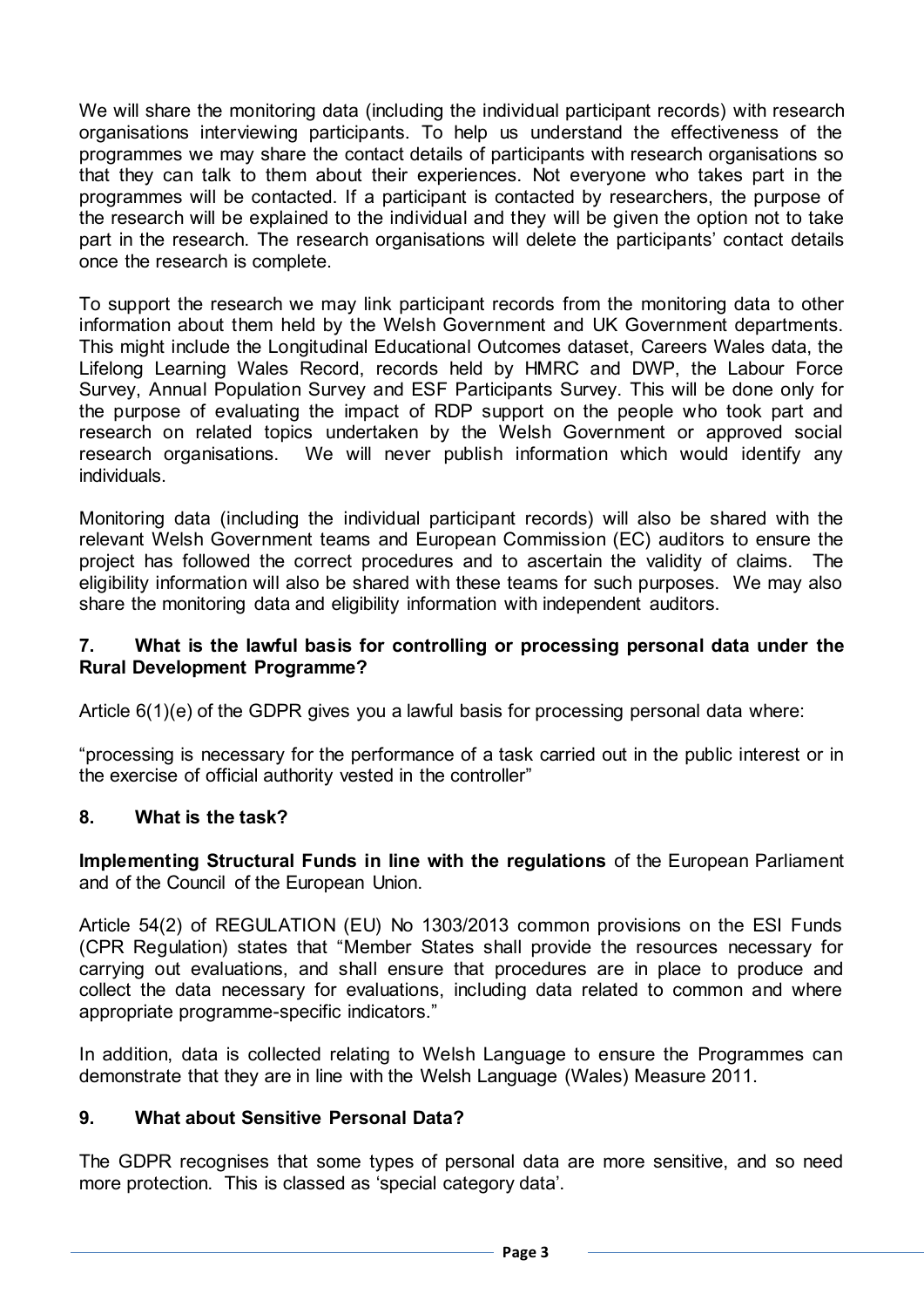The only special category data we are asking beneficiaries to collect are data on Ethnicity / whether from a Black and Minority Ethnic background; Migrant Status; Work Limiting Health Condition; and Disability. To process special category data, we need to satisfy a specific condition under Article 9 of GDPR. We are using special category condition (g), i.e.:

"processing is necessary for reasons of substantial public interest, on the basis of Union or Member State law which shall be proportionate to the aim pursued, respect the essence of the right to data protection and provide for suitable and specific measures to safeguard the fundamental rights and the interests of the data subject"

Accordingly this data helps us to ensure equitable participation from all areas of society in the European Funded Programmes in line with the Equality Act 2010.

For these special category data we suggest that beneficiaries give participants the option of 'prefer not to say' for these types of data so that they can choose not to provide this data if they wish. However you must make an attempt to collect the data, e.g. by ensuring that any enrolment forms etc. ask for this information.

When data is used for research purposes no identifiable data will be published without explicit consent from the individual; for example in case studies.

#### **10. What rights do participants have in relation to their data?**

Under GDPR, individuals have a range of rights in relation to their data. However, some of these rights depend on the lawful basis under which we are processing their data. Participants' rights are briefly discussed below. However, it is important that you visit the ICO website to ensure you fully understand these rights.

(a) The right to be informed

You must provide participants with the following information: your lawful basis for processing the data (ICO website see Section 7 of this guidance); your purposes for processing their personal data (see Section 5); your retention periods for the personal data (see Section 11); who it will be shared with (see Section 6); the identity and contact details of the data controller and the contact details of the Data Protection Officer (see Section 3); and the participants' rights in relation to their data (this section). You should set this out in a Privacy Notice.

(b) The right of access

Participants have the right to access their personal data that you / we hold on them.

(c) The right to rectification

Participants have the right to have inaccurate personal data rectified, or completed if it is incomplete. Participants can make a request for rectification verbally or in writing.

(d) The right to erasure

The right to erasure is also known as 'the right to be forgotten' and, in certain circumstances, gives individuals the right to have their personal data erased. Generally, participants do not have the right to erasure because this right does not apply if using the public task lawful basis. The only circumstances under which it would apply would be if participants' personal data is no longer necessary for the purpose which you originally collected or processed it for,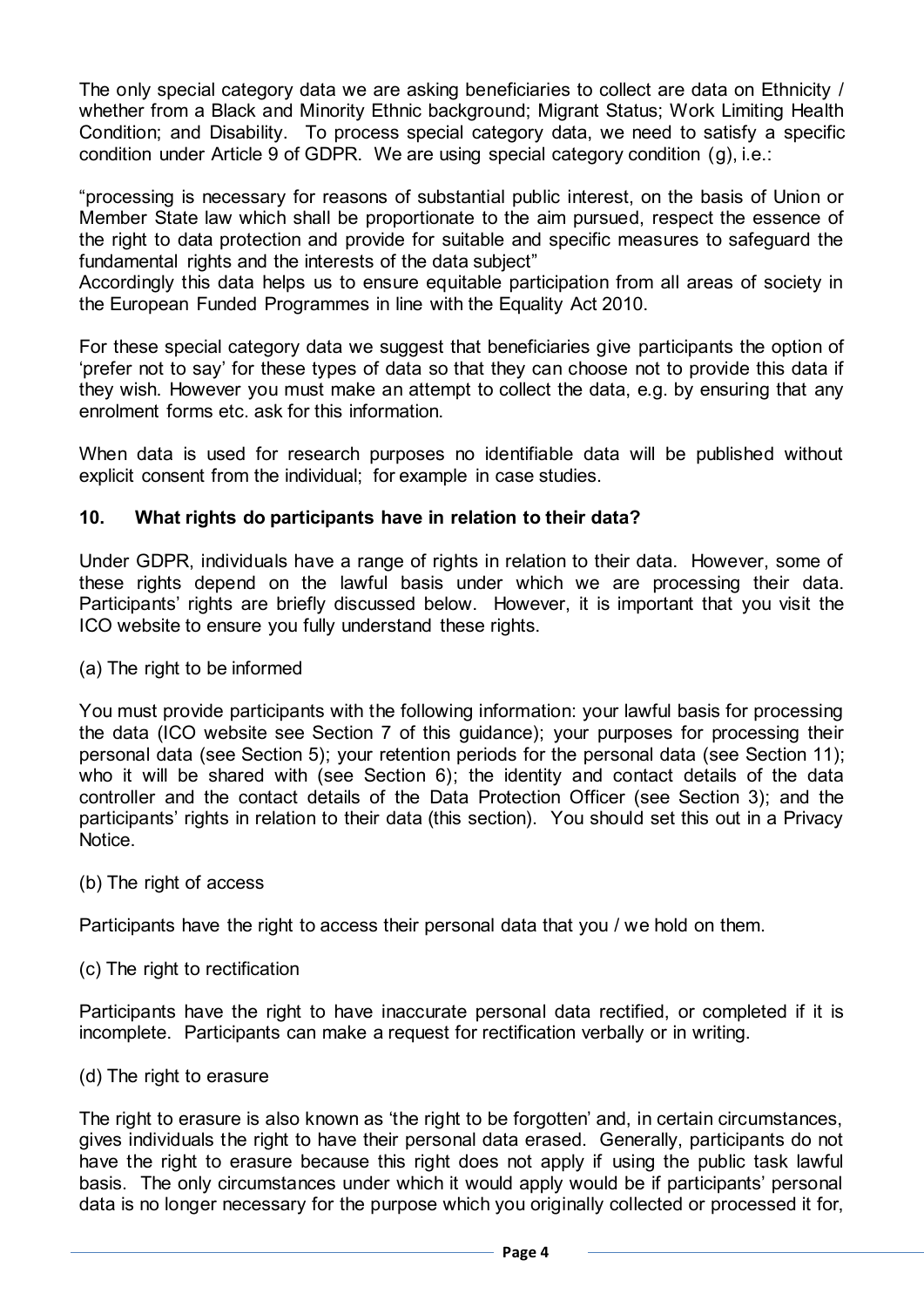or if you have processed the personal data unlawfully. Neither of these circumstances should arise as personal data should only be held for the duration of the Welsh Government retention periods (unless you have justification for keeping it longer) and this quidance is intended to help beneficiaries ensure they are processing personal data lawfully.

(e) The right to restrict processing

Participants have the right to request the restriction or suppression of their personal data in the following circumstances:

- the participant contests the accuracy of their personal data and you are verifying the accuracy of the data;
- the data has been unlawfully processed and the participant opposes erasure and requests restriction instead;
- you no longer need the personal data but the participant needs you to keep it in order to establish, exercise or defend a legal claim; or
- the individual has exercised their right to object (g) to you processing their data, and you are considering whether your legitimate grounds override those of the participants.

In practice, these circumstances are highly unlikely to occur.

(f) The right to data portability

The right to data portability allows individuals to obtain and reuse the personal data for their own purposes across different services. The right to data portability only applies when your lawful basis for processing this information is consent or for the performance of a contract; and you are carrying out the processing by automated means (i.e. excluding paper files). Therefore participants do not have the right to data portability.

#### (g) The right to object

Participants have the right to object to the processing of their personal data. However, they must give specific reasons why they are objecting to the processing of their data and you / we can continue processing if we can demonstrate compelling legitimate grounds for the processing, which override the interests, rights and freedoms of the individual. The ICO advises that we consider any objection on its own merits, rather than refusing it outright.

If one of your participants exercises their right to object to the processing of their personal data, please contact SMU / RPW for further advice. In practice, whilst we may not agree to stop processing the data as part of our verification of participant eligibility we may agree to exclude the participant from any research fieldwork (e.g. surveys) or any data linking undertaken for research purposes.

(f) Rights in relation to automated decision making and profiling

These rights relate to automated individual decision-making (making a decision solely by automated means without any human involvement); and profiling (automated processing of personal data to evaluate certain things about an individual). We will not be undertaking any automated decision-making or profiling and we will not be asking you to do so either so these rights do not apply. If you intend to undertake any automated decision-making or profiling based on the data we are asking you to collect you must ensure you uphold participants' rights in this area.